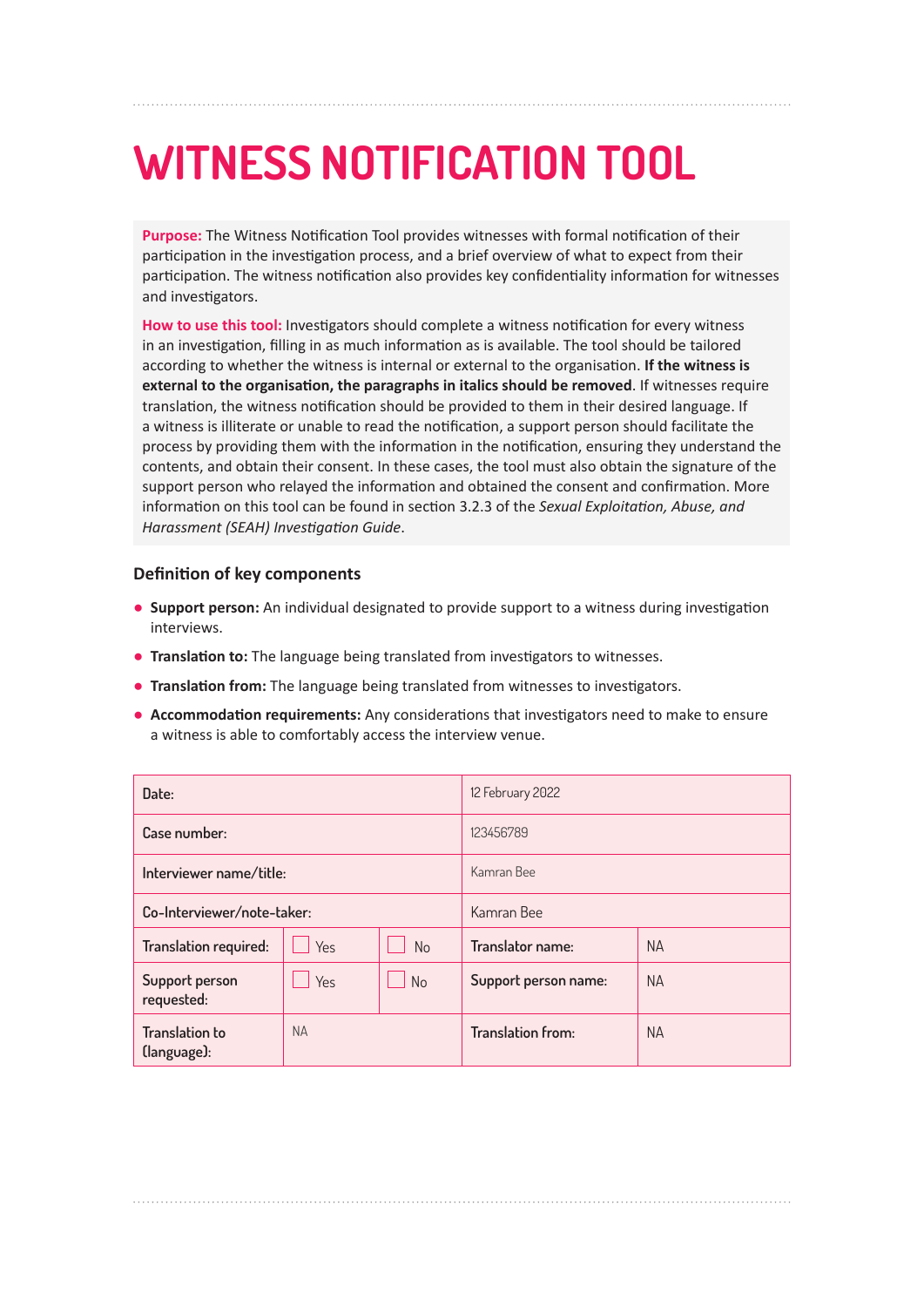## **Witness information**

| Name:                               | Ronald Zee                               |
|-------------------------------------|------------------------------------------|
| Address and telephone:              | 0000 One Street, LMN Village 999-99-9999 |
| Email address:                      | ronald@thrivebridgengo.org               |
| Title:                              | Driver                                   |
| Department/organisation:            | Operations in ThriveBridge NGO           |
| Direct supervisor (if an employee): | Steffan See                              |
| Gender:                             | Male                                     |
| Accommodation requirements:         | None                                     |

I am investigating a possible violation of ThriveBridge NGO's organisational policy. As part of the investigation, I will be interviewing you. The purpose of this notice is to provide important information about what ThriveBridge expects of you during the investigation.

*(If the witness is internal) According to ThriveBridge NGO's policy, you are required to cooperate with the investigation by providing truthful and accurate information. We expect you to fully cooperate in the investigation by, for example, answering all questions completely and honestly, providing any documentation relevant to the investigation, and making yourself available for follow-up interviews, if necessary.*

*Retaliation against anyone involved in the investigation is strictly prohibited. If you retaliate against anyone involved in the investigation, it could lead to disciplinary action, up to and including termination of employment. If you believe you have been mistreated or otherwise retaliated against because of your participation in this investigation, contact me immediately.*

We expect you to keep the investigation and complaint confidential to the fullest extent possible. This means that you should not talk about the investigation or the statements you make during the interview. We will maintain the confidentiality of the investigation to the fullest extent possible, revealing information only on a need-to-know basis. If you become aware of any breach of confidentiality, please contact me immediately.